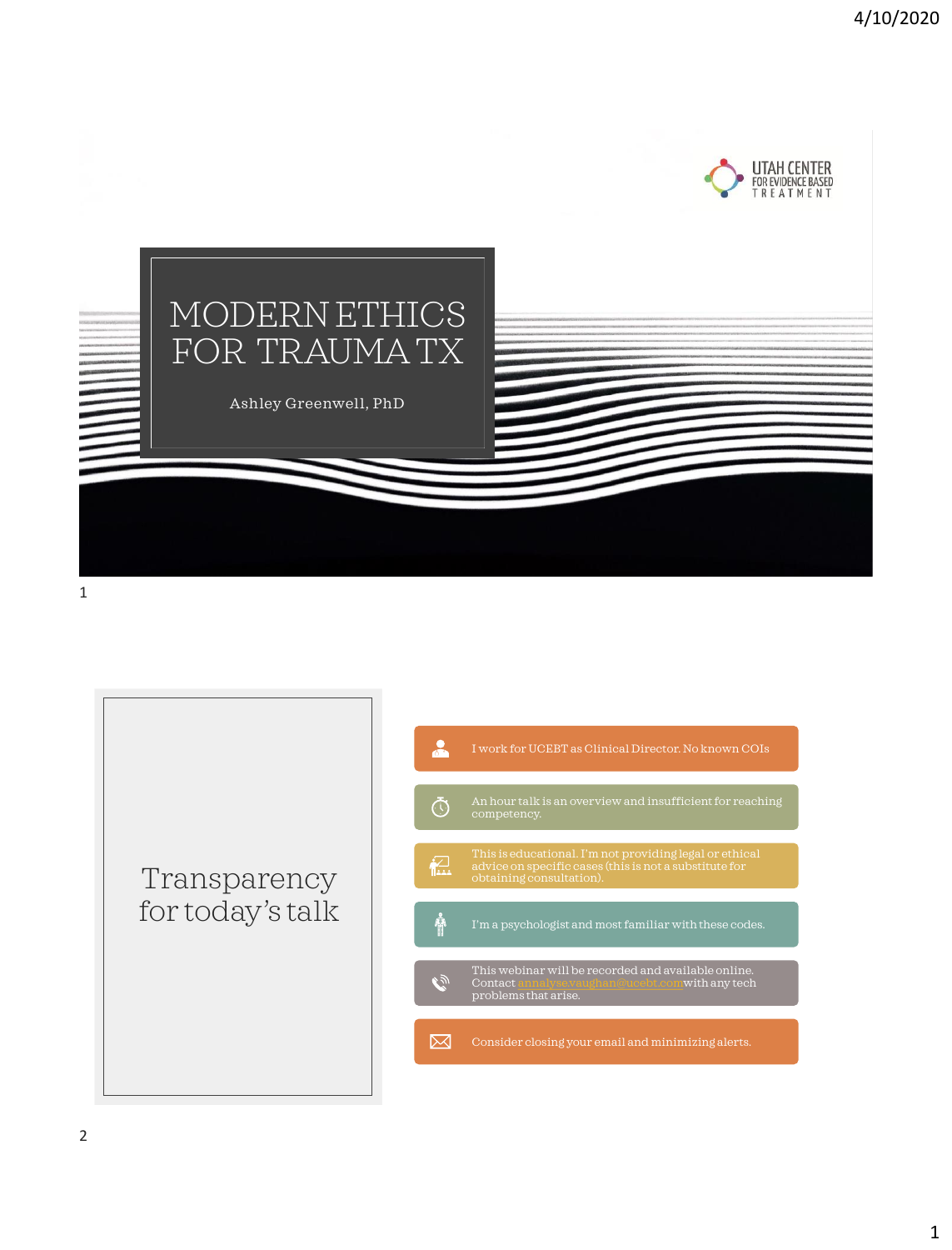### Learning objectives

## 01

Understand common therapist processes that interfere with ethical decision making in trauma tx

## 02

Increase awareness of modern ethical tensions in trauma treatment.

03

Begin to develop an individualized toolkit for support

# An Exercise

**When I worry about getting in trouble (fear a negative outcome), I…**

- Eat more chips and cookies
- Feel an urge to add to my case notes or call the client and talk to them NOW
- Call consultants and seek reassurance that my decisions were the RIGHT ones
- Feel fear, guilt, and consider backup career options.
- **When I feel competent and effective as a therapist, I…**
- Know that few things are an actual emergency
- Understand that I am not responsible to guarantee an outcome but rather meet a standard of care using the info I have at the time
- Remain open to consult feedback and willing to change my plan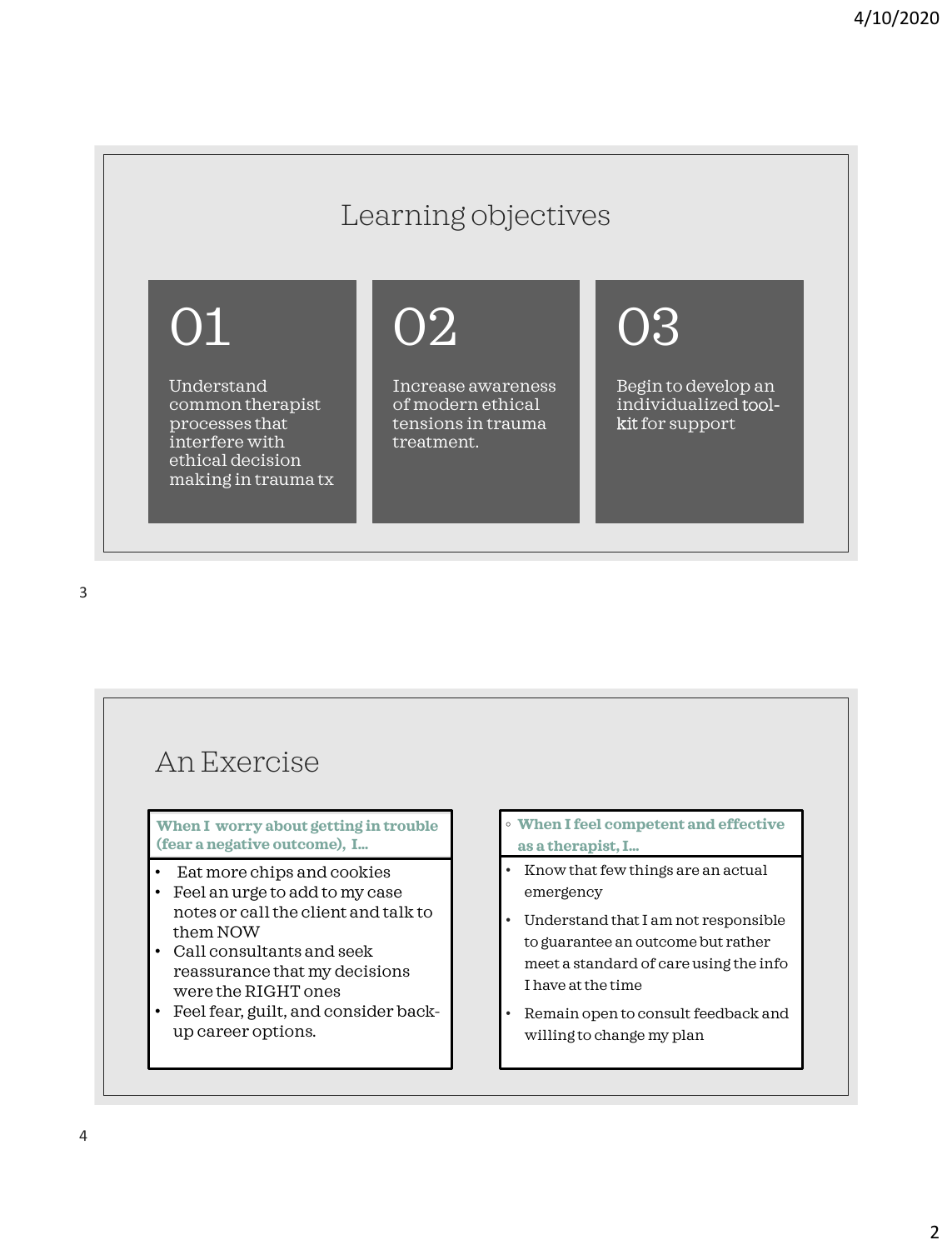Problematic ethical choices often stem from…

- **Fear** => Centered with perspective taking
- **Ignorance** => Acknowledge uncertainty and know where to access guidance
- **Exhaustion** => Increased commitment to equipping yourself with the necessary resources
- **Rarely, blatant disregard/malice** => Remediation/Career change



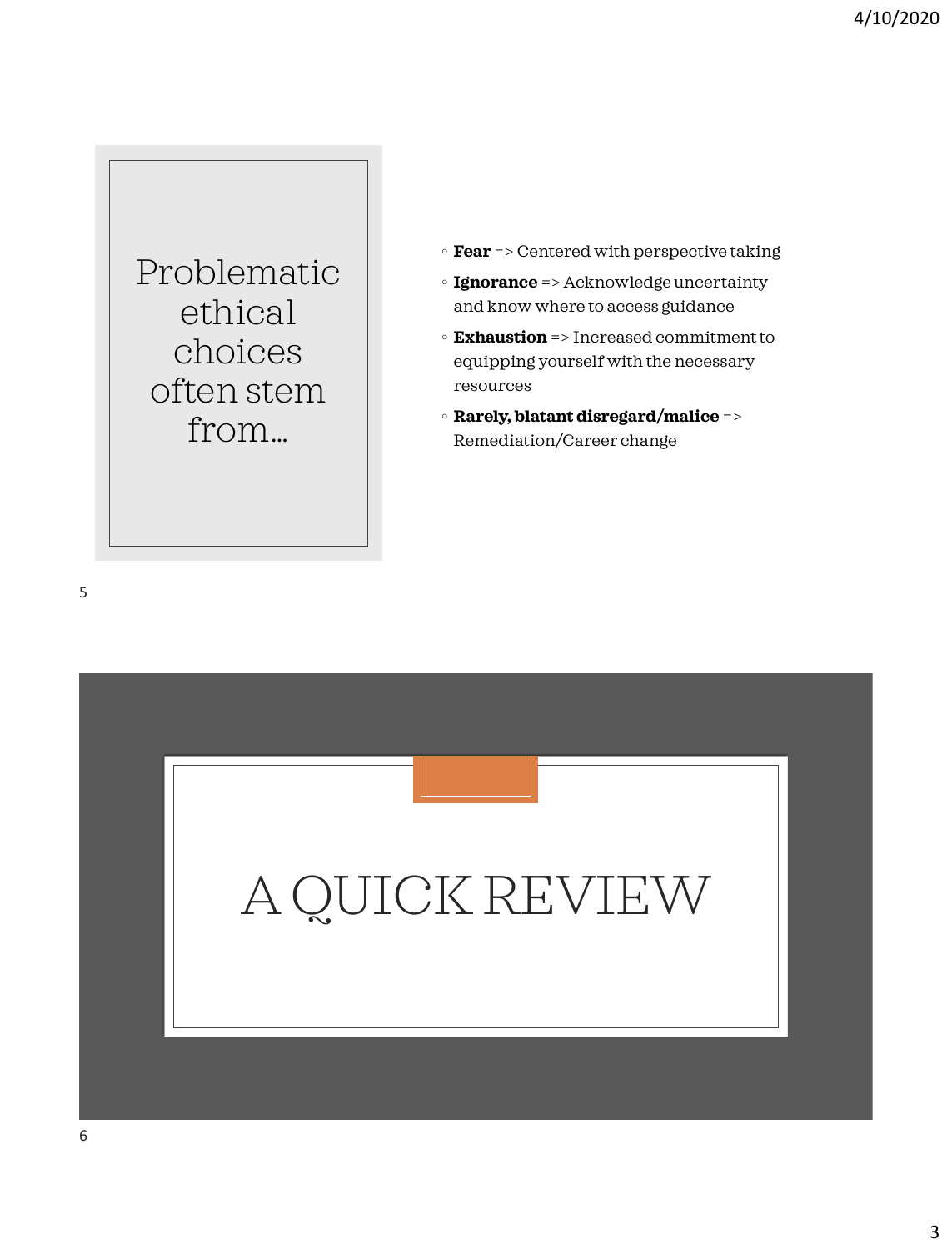

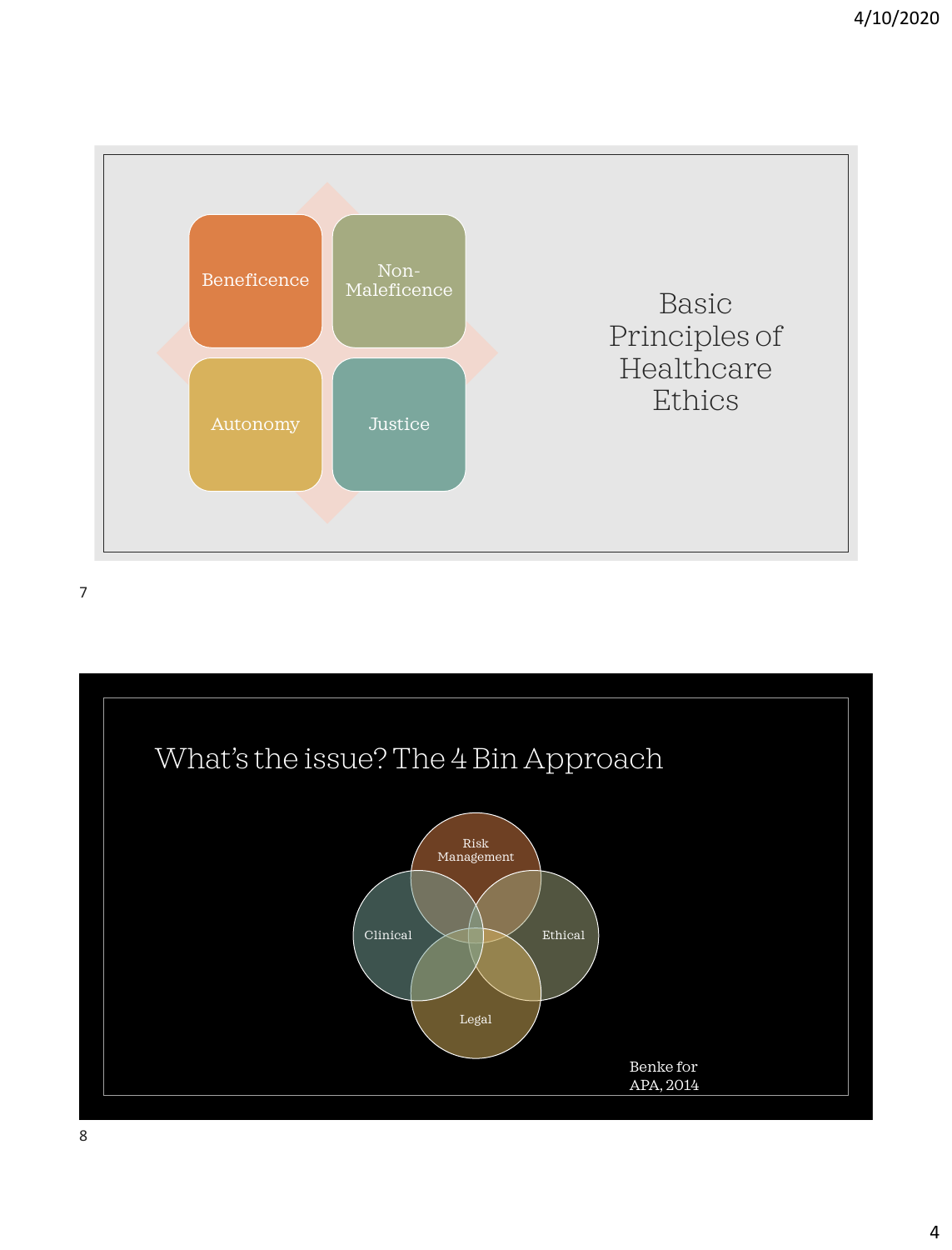



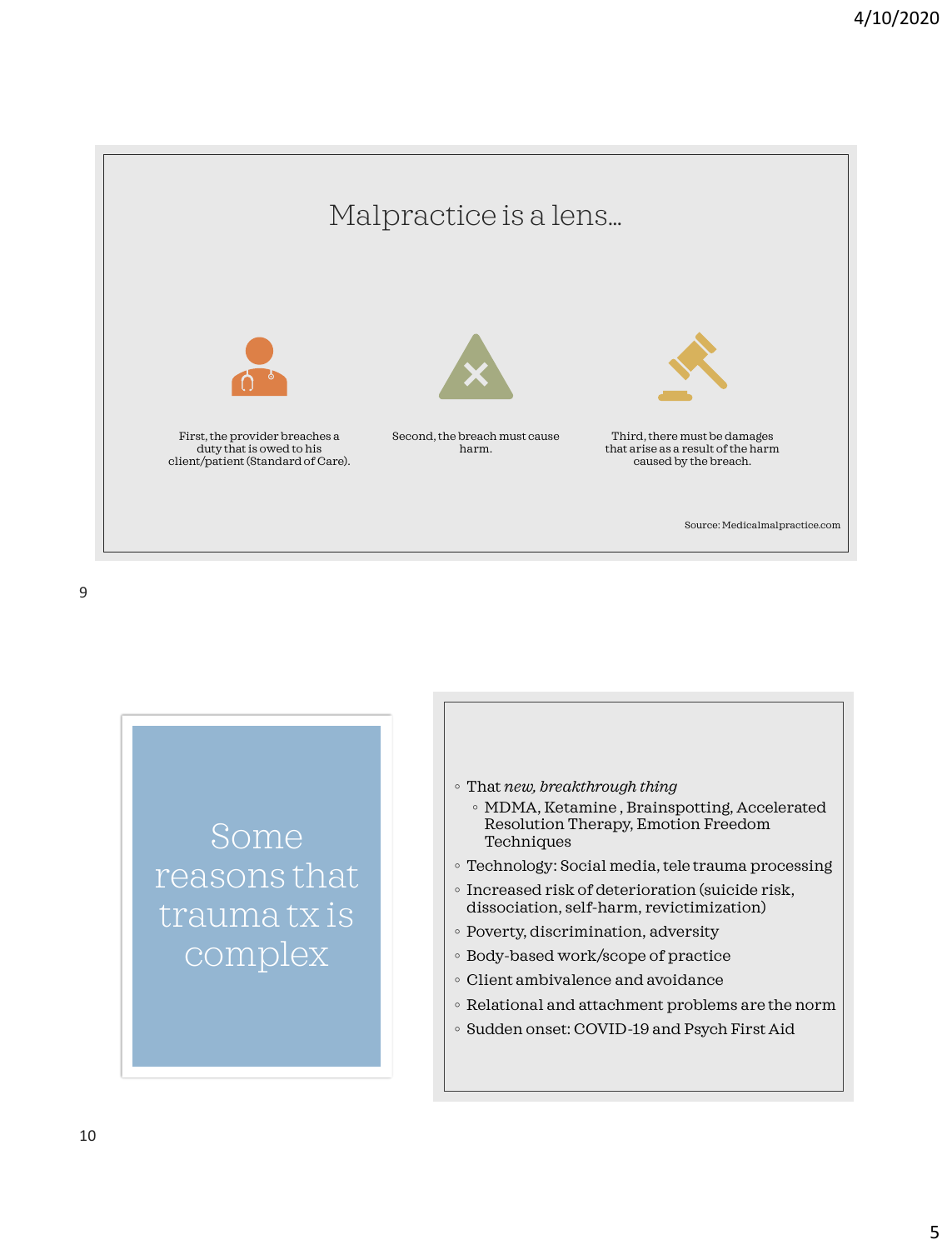# PRINCIPLES OF ETHICAL INTELLIGENCE

Applied to Trauma Work Adapted from Pope & Vasquez, 2016

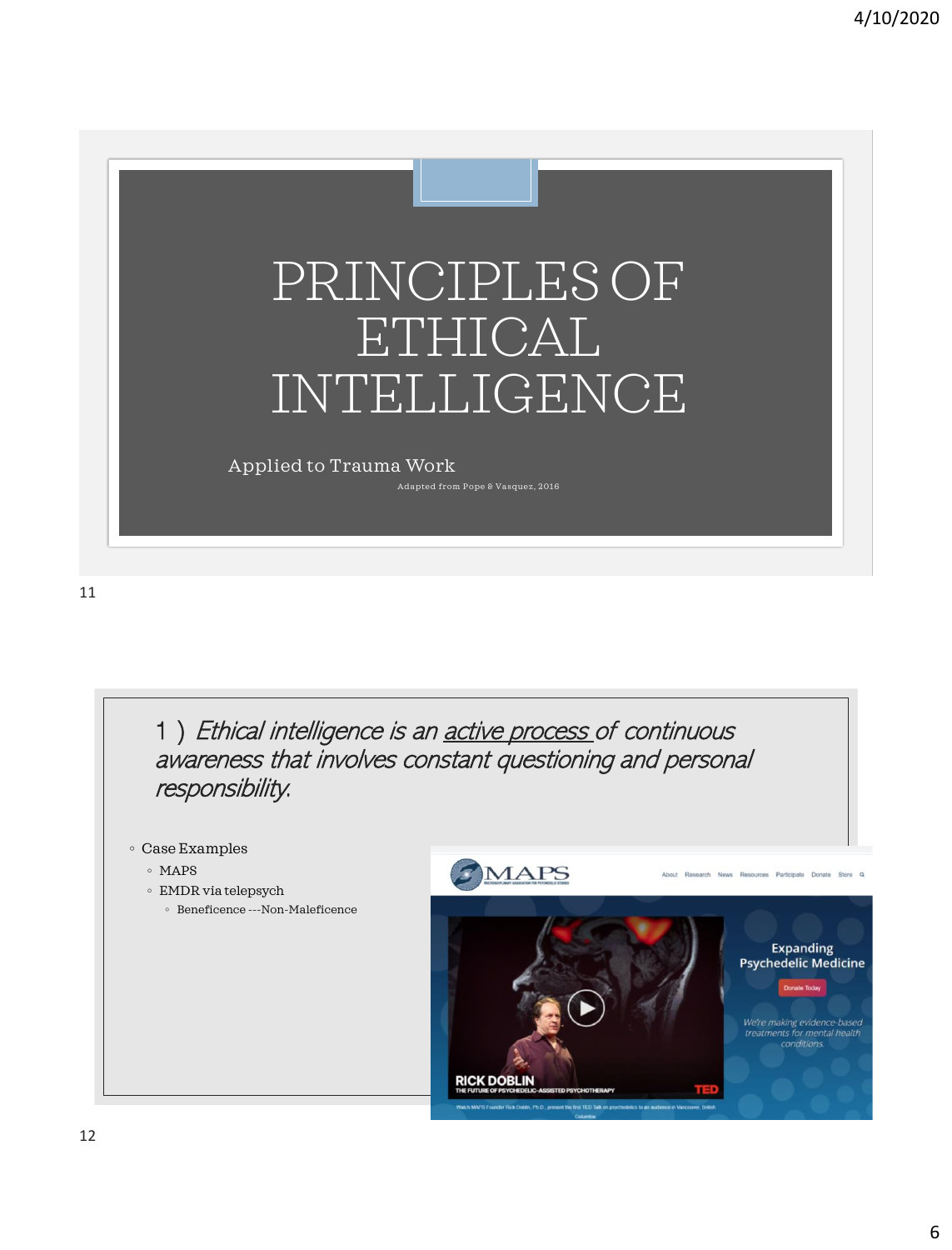2) *Awareness of ethics codes is crucial, but cannot take the place of an active, thoughtful, creative approach to our ethical responsibilities*.



| <b>Low Power</b>                                                                                                                                                                                             | <b>Mid-Range Power</b>                                                                                                            | <b>High Power</b>                                                     |
|--------------------------------------------------------------------------------------------------------------------------------------------------------------------------------------------------------------|-----------------------------------------------------------------------------------------------------------------------------------|-----------------------------------------------------------------------|
| Little or no personal relationship<br>or<br>Persons consider each other peers (may<br>include elements of influence).                                                                                        | Clear power differential present Clear power differential with<br>but relationship is circumscribed, profound personal influence. |                                                                       |
| <b>Rrief Duration</b>                                                                                                                                                                                        | Intermediate Duration                                                                                                             | <b>Long Duration</b>                                                  |
| Single or few contacts over short period<br>of time.                                                                                                                                                         | Regular contact over a limited<br>period of time.                                                                                 | Continuous or episodic contact<br>over a long period of time.         |
| <b>Specific Termination</b>                                                                                                                                                                                  | <b>Uncertain Termination</b>                                                                                                      | <b>Indefinite Termination</b>                                         |
| Relationship is limited by time externally Professional function is<br>imposed or by prior agreement of parties completed but further contact is<br>who are unlikely to see each other again. not ruled out. |                                                                                                                                   | No agreement regarding when<br>or if termination is to take<br>place. |

13

3) *Awareness of laws is crucial, but legal standards should not be confused with ethical responsibilities*.

### Common Legal Issues

- Billing
- Practice across jurisdictions
	- Telepsych, supervision, mandated reporting
- Amending/omitting records
- Domestic violence treatment and reporting

Domestic Violence Example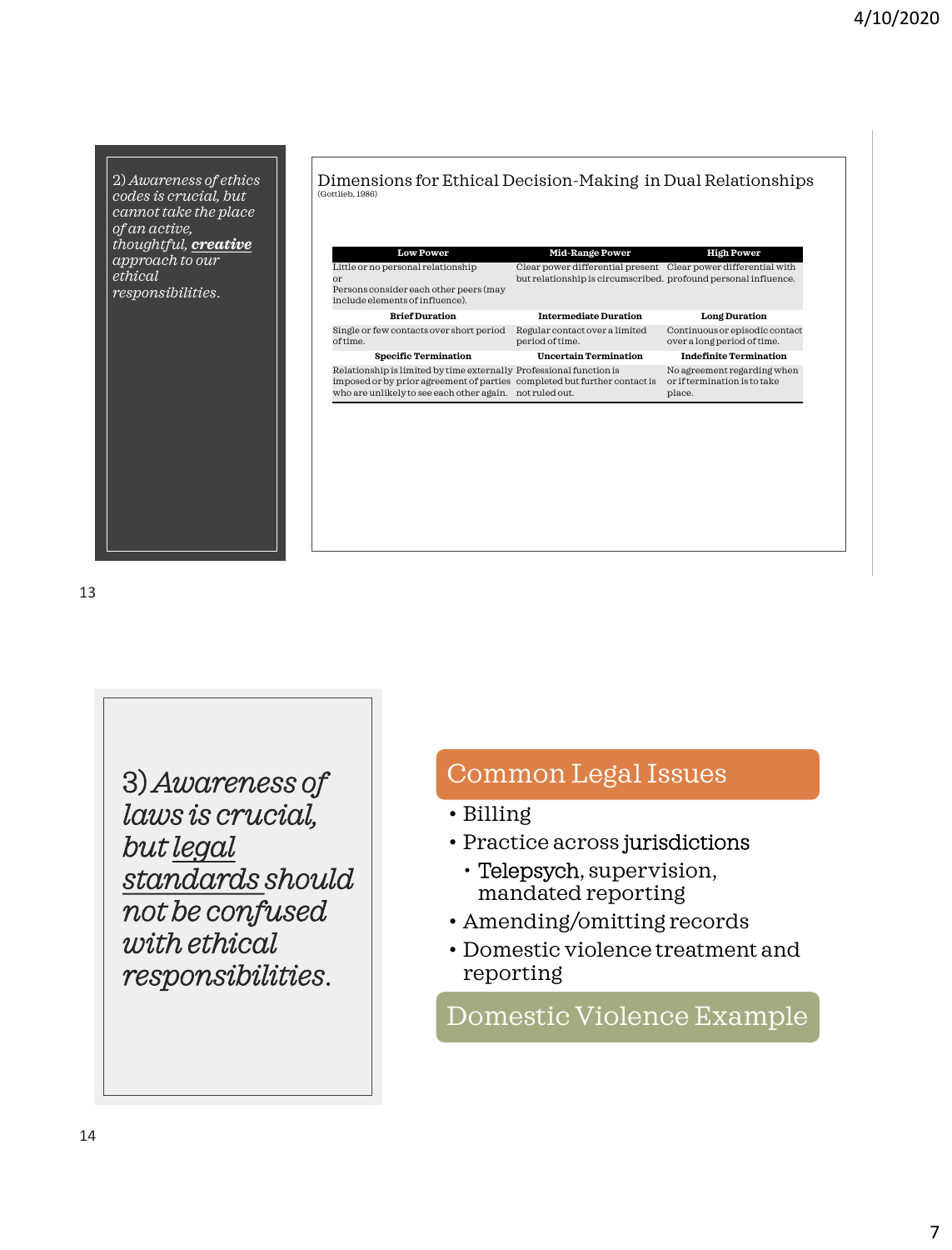4) *The overwhelming majority of therapists are conscientious, dedicated, caring individuals, committed to ethical behavior. But none of us are infallible*.

#### E.g. Google Review

Sustainability and burnout:

- *"I don't know how I got here."*
- Being compassionate to your future self

Reporting Impaired Providers

• Remediation process

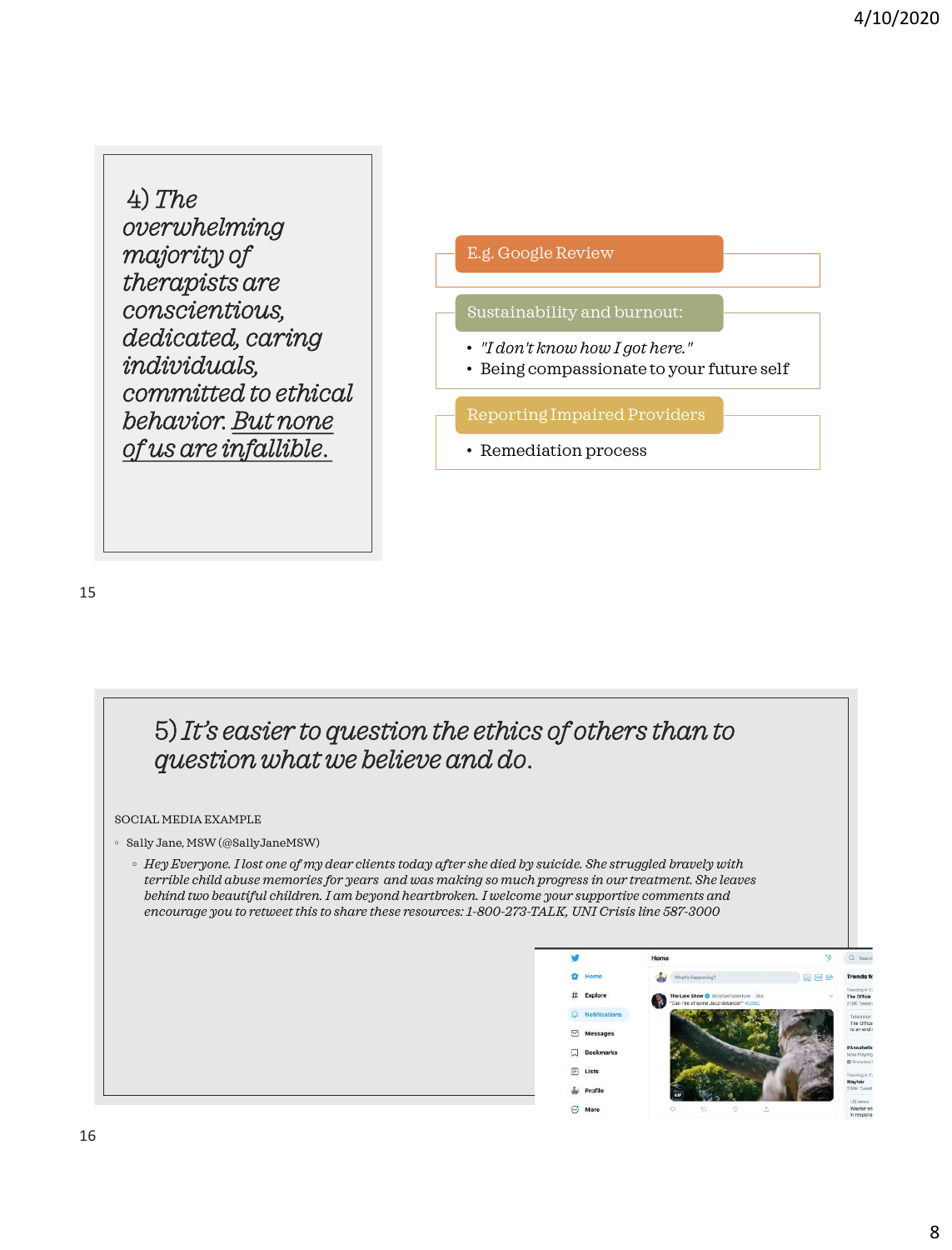

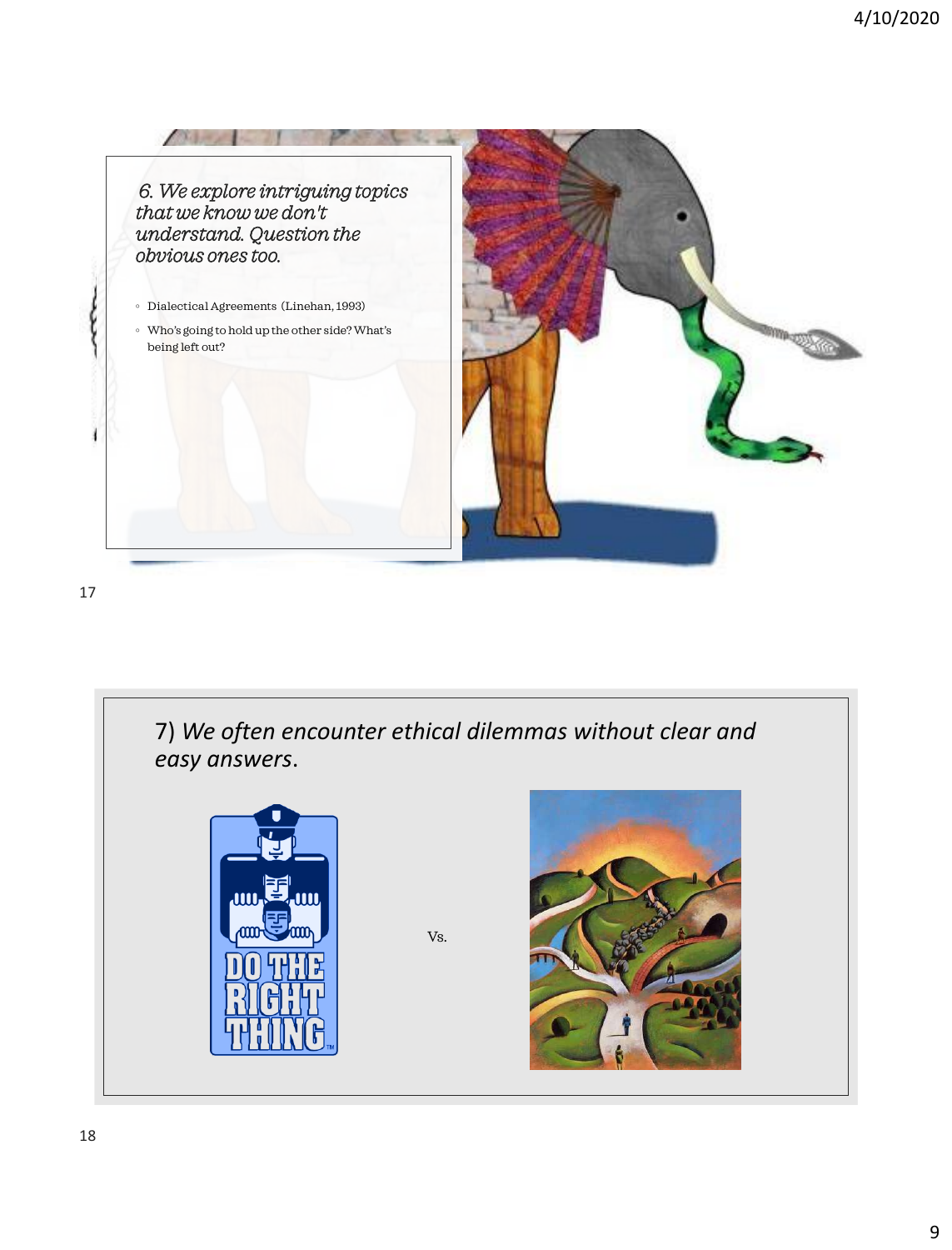



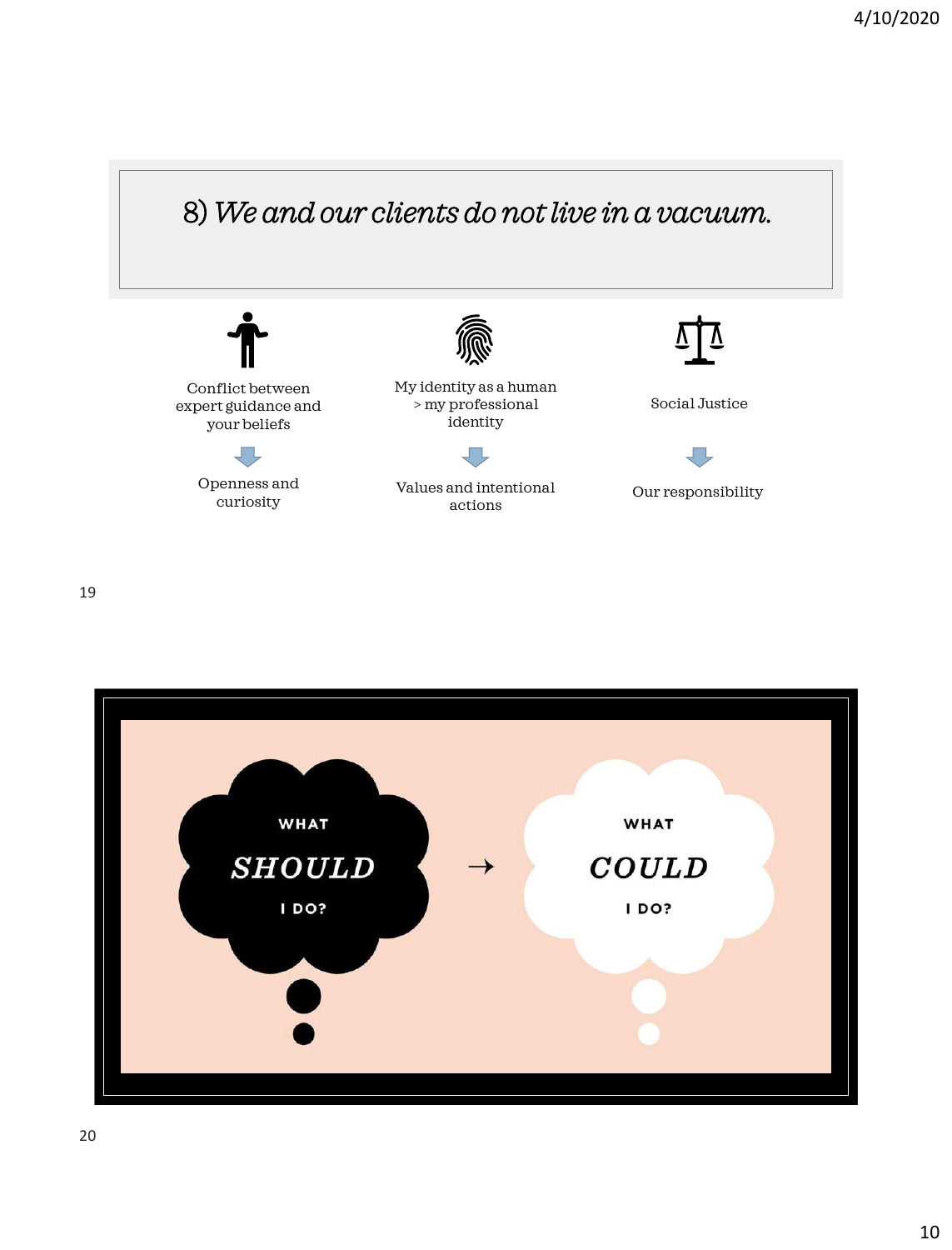| Resources                                                                                     |                                                                        |
|-----------------------------------------------------------------------------------------------|------------------------------------------------------------------------|
| Knowledge:                                                                                    | <b>Core Contacts</b>                                                   |
| - www.kspope.com<br>- Utah DOPL                                                               | - Liability Insurance (risk<br>management)                             |
| - Standing at the Edge (Halifax)                                                              | - DOPL, Attny (Legal)                                                  |
| - Counseling Ethics for the 21st Century: A Case-<br>Based Guide to Virtuous Practice (Cohen) | - A supervisor or trusted colleague<br>(clinical)                      |
|                                                                                               | - Your professional organization (e.g.<br>UPA, NASW, etc. for ethical) |
|                                                                                               | - Moral support (friend, mentor)                                       |